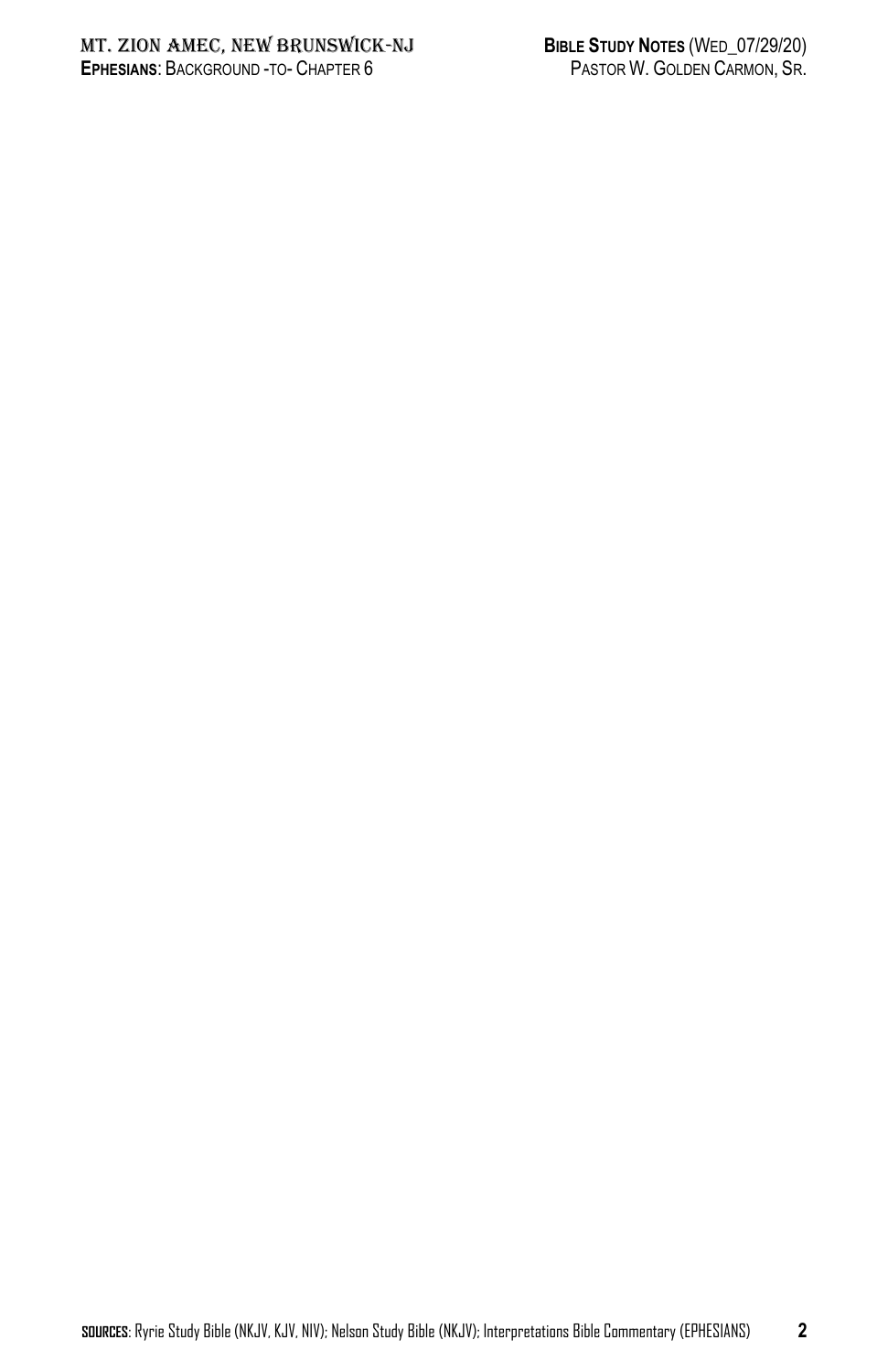### **EPHESIANS CHAPTER 1 — GREETING**

**<sup>1</sup>** Paul, an apostle of Jesus Christ by the will of God, to the saints who are in Ephesus, and faithful in Christ Jesus: **<sup>2</sup>** Grace to you and peace from God our Father and the Lord Jesus Christ.

### **REDEMPTION IN CHRIST**

**<sup>3</sup>** Blessed *be* the God and Father of our Lord Jesus Christ, who has blessed us with every spiritual blessing in the heavenly *places* **in Christ**, **4** just as He chose us **in Him** before the foundation of the world, that we should be holy and without blame before Him in love, **<sup>5</sup>**having predestined us to adoption as sons by Jesus Christ to Himself, according to the good pleasure of His will, **<sup>6</sup>** to the praise of the glory of His grace, by which He made us accepted in the Beloved. **<sup>7</sup> In Him** we have redemption through His blood, the forgiveness of sins, according to the riches of His grace **<sup>8</sup>**which He made to abound toward us in all wisdom and prudence, **<sup>9</sup>**having made known to us the mystery of His will, according to His good pleasure which He purposed **in Himself**, **<sup>10</sup>**that in the dispensation of the fullness of the times He might gather together in one all things **in Christ**, both which are in heaven and which are on earth—**in Him**. **<sup>11</sup>In Him** also we have obtained an inheritance, being predestined according to the purpose of Him who works all things according to the counsel of His will, **<sup>12</sup>**that we who first trusted **in Christ** should be to the praise of His glory. **<sup>13</sup>In Him** you also *trusted,* after you heard the word of truth, the gospel of your salvation; in whom also, having believed, you were sealed with the Holy Spirit of promise, **<sup>14</sup>**who is the guarantee of our inheritance until the redemption of the purchased possession, to the praise of His glory.

### **PRAYER FOR SPIRITUAL WISDOM**

**<sup>15</sup>**Therefore I also, after I heard of your faith in the Lord Jesus and your love for all the saints, **<sup>16</sup>**do not cease to give thanks for you, making mention of you in my prayers: **<sup>17</sup>**that the God of our Lord Jesus Christ, the Father of glory, may give to you the spirit of wisdom and revelation in the knowledge of Him, **<sup>18</sup>**the eyes of your understanding being enlightened; that you may know what is the hope of His calling, what are the riches of the glory of His inheritance in the saints, **<sup>19</sup>**and what *is* the exceeding greatness of His power toward us who believe, according to the working of His mighty power **<sup>20</sup>**which He worked **in Christ** when He raised Him from the dead and seated *Him* at His right hand in the heavenly *places,* **<sup>21</sup>**far above all principality and power and might and dominion, and every name that is named, not only in this age but also in that which is to come. **<sup>22</sup>**And He put all *things* under His feet and gave Him *to be* head over all *things* to the church; **<sup>23</sup>**which is His body, the fullness of Him who fills all in all.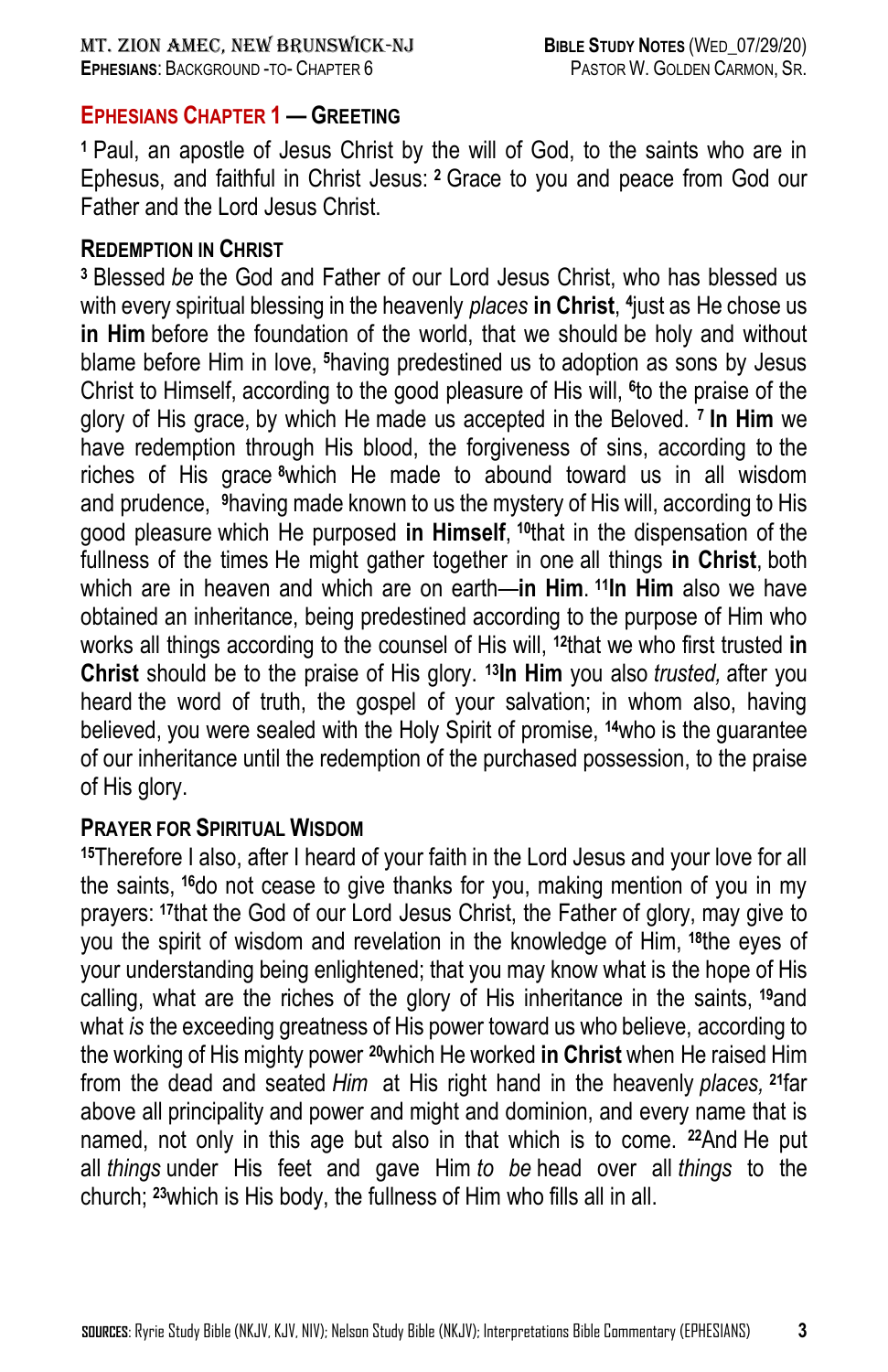**EPHESIANS CHAPTER 1 — QUIZ** (circle all that are correct)

**Q1** What does it mean to be an "*apostle*" of Jesus Christ (vv1-2)? **a**) an earthly citizen; **b**) a lost soul; **c**) an ambassador of God's Kingdom; **d**) neither.

**Q2** What does Paul mean when he says Christians are blessed with every "*spiritual blessing in heavenly places*" (vv3-4)? *He means God's family has, full and complete divine provisions for*… **a**) all eternity (past, present, future); **b**) every possible location (heavenlies or earth); **c**) every potential human need; **d**) neither.

**Q3** What is the only channel and source of these divine blessings (vv4, 7, 9-13, 20)? *It is found in good*… **a**) politicians; **b**) parents; **c**) jobs; **d**) neither.

**Q4** When did the Holy Trinity design their secret plan for all humanity (vv4-5, 10- 11)? **a**) when Adam &Eve sinned; **b**) when Jesus was crucified; **c**) on the Day of Pentecost; **d**) neither.

**Q5** What are the key elements of the Holy Trinity's secret plan (vv5-6, 7-10, 13-14, 11, 18-19)? **a**) to build their family in their image; **b**) to redeem their family from themselves; **c**) to bless their redeemed family for all eternity; **d**) neither.

**Q6** Why is this divine secret plan so important to the Holy Trinity (vv5-6, 12, 19- 21)? *Because…* **a**) God is love and grace; **b**) God desires a family who will genuinely praise Him; **c**) God will demonstrate to humanity that there are none greater than Him; **d**) neither.

**Q7** To what body has the Holy Trinity entrusted their secret plan (vv22-23)? **a**) Governments headed by politicians; **b**) Business headed by business leaders; **c**) Christian Church headed by Christ; **d**) neither.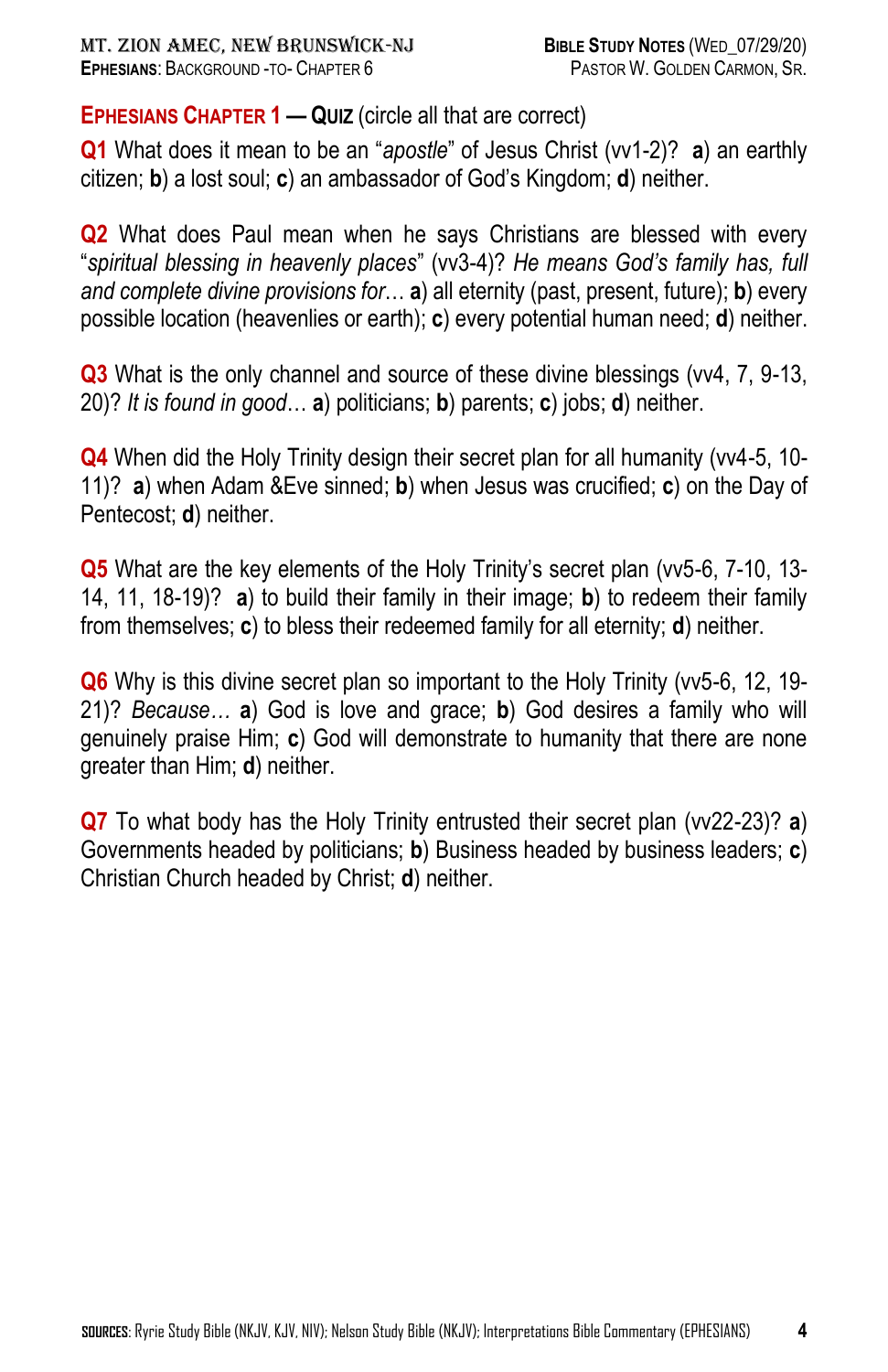# **EPHESIANS CHAPTER 2 — BY GRACE THROUGH FAITH**

**<sup>1</sup>**And you *He made alive,* who were dead in trespasses and sins, **<sup>2</sup>** in which you once walked according to the course of this world, according to the prince of the power of the air, the spirit who now works in the sons of disobedience, **<sup>3</sup>** among whom also we all once conducted ourselves in the lusts of our flesh, fulfilling the desires of the flesh and of the mind, and were by nature children of wrath, just as the others. **<sup>4</sup>**But God, who is rich in mercy, because of His great love with which He loved us, **<sup>5</sup>** even when we were dead in trespasses, made us alive together with Christ (by grace you have been saved), **<sup>6</sup>** and raised *us* up together, and made *us* sit together in the heavenly *places* in Christ Jesus, **<sup>7</sup>** that in the ages to come He might show the exceeding riches of His grace in *His* kindness toward us in Christ Jesus. **<sup>8</sup>** For by grace you have been saved through faith, and that not of yourselves; *it is* the gift of God, **<sup>9</sup>** not of works, lest anyone should boast. **<sup>10</sup>** For we are His workmanship, created in Christ Jesus for good works, which God prepared beforehand that we should walk in them.

## **BROUGHT NEAR BY HIS BLOOD**

**<sup>11</sup>** Therefore remember that you, once Gentiles in the flesh—who are called Uncircumcision by what is called the Circumcision made in the flesh by hands— **<sup>12</sup>** that at that time you were without Christ, being aliens from the commonwealth of Israel and strangers from the covenants of promise, having no hope and without God in the world. **<sup>13</sup>**But now in Christ Jesus you who once were far off have been brought near by the blood of Christ.

# **CHRIST OUR PEACE**

**<sup>14</sup>** For He Himself is our peace, who has made both one, and has broken down the middle wall of separation, **<sup>15</sup>** having abolished in His flesh the enmity, *that is,* the law of commandments *contained* in ordinances, so as to create in Himself one new man *from* the two, *thus* making peace, **<sup>16</sup>** and that He might reconcile them both to God in one body through the cross, thereby putting to death the enmity. **<sup>17</sup>**And He came and preached peace to you who were afar off and to those who were near. **<sup>18</sup>** For through Him we both have access by one Spirit to the Father.

## **CHRIST OUR CORNERSTONE**

**<sup>19</sup>** Now, therefore, you are no longer strangers and foreigners, but fellow citizens with the saints and members of the household of God, **<sup>20</sup>** having been built on the foundation of the apostles and prophets, Jesus Christ Himself being the chief corner*stone,* **<sup>21</sup>** in whom the whole building, being fitted together, grows into a holy temple in the Lord, **<sup>22</sup>** in whom you also are being built together for a dwelling place of God in the Spirit.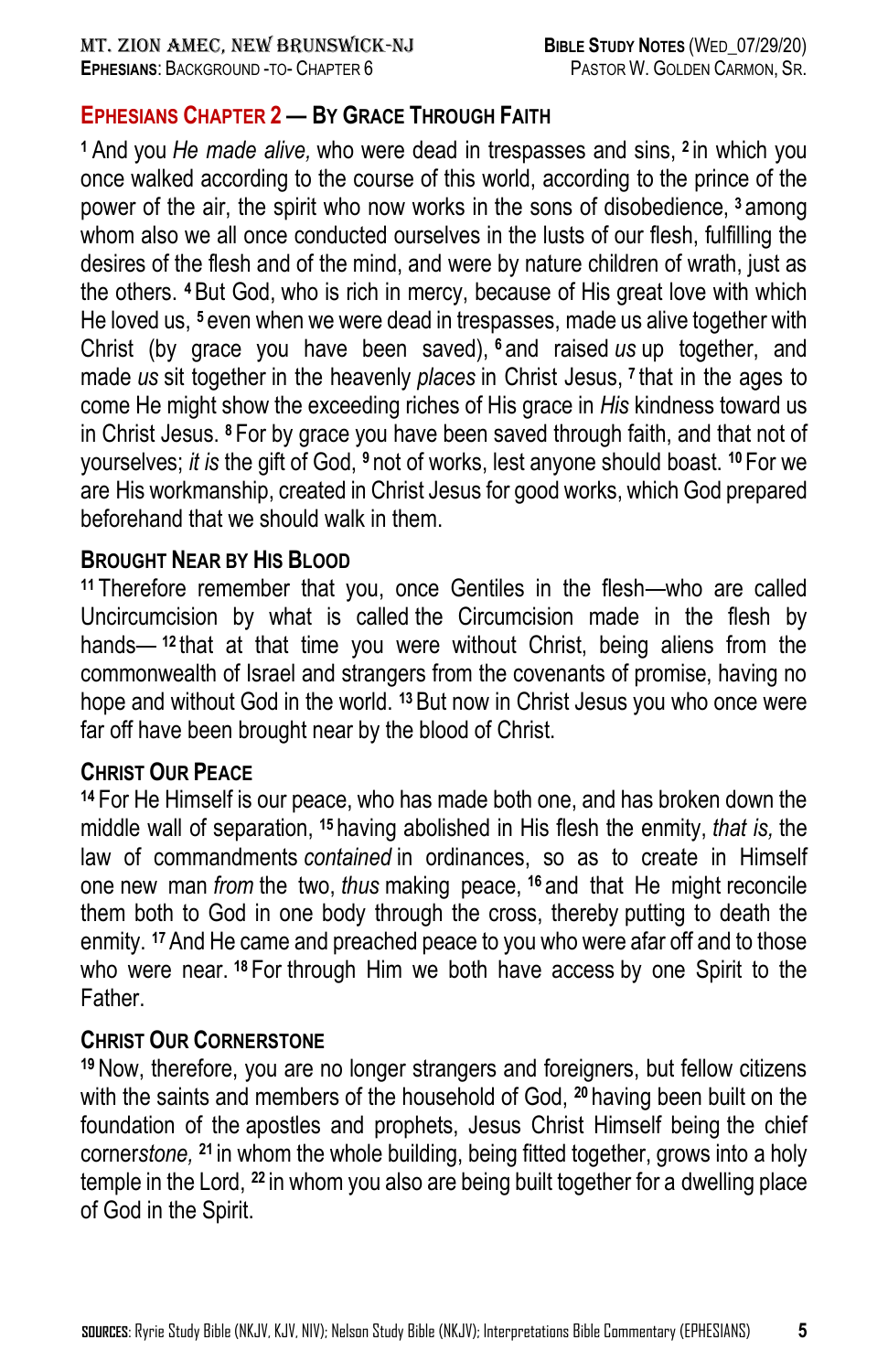# **EPHESIANS CHAPTER 2 — QUIZ** (circle all that are correct)

**Q1** What is the difference between physical life and spiritual life? (vv1-2)? **a**) physically alive means we are born and will exist forever; **b**) spiritually alive means we are born again and will experience eternal (or true) life forever; **c**) only God can give us eternal life through a covenant with Christ (the Greek word, *ZOE*, meaning *the God-kind of life*); **d**) neither.

**Q2** Who is entitled to eternal (or true) life, also known as the God-kind of life? (vv2-3) **a**) only disobedience and wrathful people who continue to serve the prince of the air; **b**) only obedient and faithful people who choose to serve the prince of peace; **c**) both; **d**) neither.

**Q3** Why is God, through a covenant with Christ, so willing to freely turn our deadend existence into unbounded eternal life? (vv4-5,10) *Because God…* **a**) is rich in mercy for us even in our wrath; **b**) has great love for us even in our sins; **c**) sees our potential, in Christ, for good works; **d**) neither.

**Q4** What position does God see us in His Kingdom? (vv6-9) **a**) as slaves and peons under the harsh demands of Christ; **b**) as saved and servants seated together with Christ; **c**) as experiencing God's exceeding grace and kindness in Christ; **d**) neither.

**Q5** What does Paul mean by "*non-Israelites are Gentiles and the Uncircumcision*?" (vv11-13) *They are*… **a**) a people who are aliens (or strangers) to God's Kingdom without covenant rights with God; **b**) a people who are ambassadors from God's Kingdom with covenant rights with God; **c**) both; **d**) neither.

**Q6** How does God see Christians and Israelites? (vv14-18) **a**) both as reconciled to God through the blood of Christ; **b**) both as combined into one body through the finished work of Christ on the cross; **c**) both as transformed into one new person through Christ's preaching the gospel of peace; **d**) neither.

**Q7** What kind of spiritual structure is God building through Christ? (vv19-22) **a**) a divine household where Jews and Gentiles are saints and fellow-citizens; **b**) a whole building built on foundation of the apostles and prophets; **c**) a holy temple, with Christ as the cornerstone, as a dwelling place for the Holy Trinity; **d**) neither.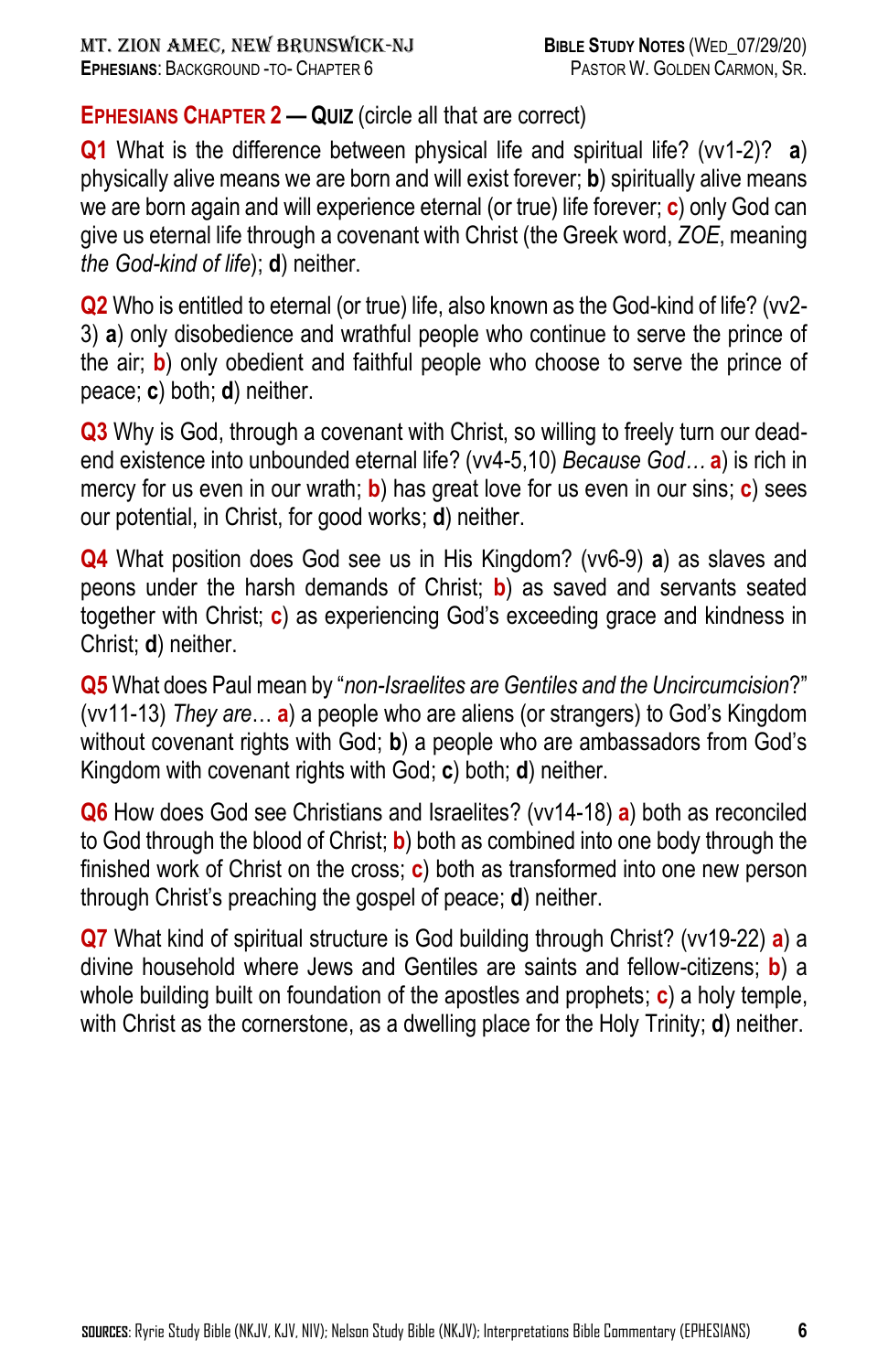## **EPHESIANS CHAPTER 3 — THE MYSTERY REVEALED**

**<sup>1</sup>**For this reason I, Paul, the prisoner of Christ Jesus for you Gentiles— **<sup>2</sup>** if indeed you have heard of the dispensation of the grace of God which was given to me for you, **<sup>3</sup>** how that by revelation He made known to me the mystery (as I have briefly written already, **<sup>4</sup>** by which, when you read, you may understand my knowledge in the mystery of Christ), **<sup>5</sup>**which in other ages was not made known to the sons of men, as it has now been revealed by the Spirit to His holy apostles and prophets: **<sup>6</sup>** that the Gentiles should be fellow heirs, of the same body, and partakers of His promise in Christ through the gospel, **<sup>7</sup>**of which I became a minister according to the gift of the grace of God given to me by the effective working of His power.

### **PURPOSE OF THE MYSTERY**

**<sup>8</sup>** To me, who am less than the least of all the saints, this grace was given, that I should preach among the Gentiles the unsearchable riches of Christ, **<sup>9</sup>** and to make all see what *is* the fellowship of the mystery, which from the beginning of the ages has been hidden in God who created all things through Jesus Christ; **<sup>10</sup>** to the intent that now the manifold wisdom of God might be made known by the church to the principalities and powers in the heavenly *places,* **<sup>11</sup>** according to the eternal purpose which He accomplished in Christ Jesus our Lord, **<sup>12</sup>** in whom we have boldness and access with confidence through faith in Him. **<sup>13</sup>** Therefore I ask that you do not lose heart at my tribulations for you, which is your glory.

### **APPRECIATION OF THE MYSTERY**

**<sup>14</sup>** For this reason I bow my knees to the Father of our Lord Jesus Christ, **<sup>15</sup>** from whom the whole family in heaven and earth is named, **<sup>16</sup>** that He would grant you, according to the riches of His glory, to be strengthened with might through His Spirit in the inner man, **<sup>17</sup>** that Christ may dwell in your hearts through faith; that you, being rooted and grounded in love, **<sup>18</sup>**may be able to comprehend with all the saints what *is* the width and length and depth and height— **<sup>19</sup>** to know the love of Christ which passes knowledge; that you may be filled with all the fullness of God. **<sup>20</sup>** Now to Him who is able to do exceedingly abundantly above all that we ask or think, according to the power that works in us, **<sup>21</sup>** to Him *be* glory in the church by Christ Jesus to all generations, forever and ever. Amen.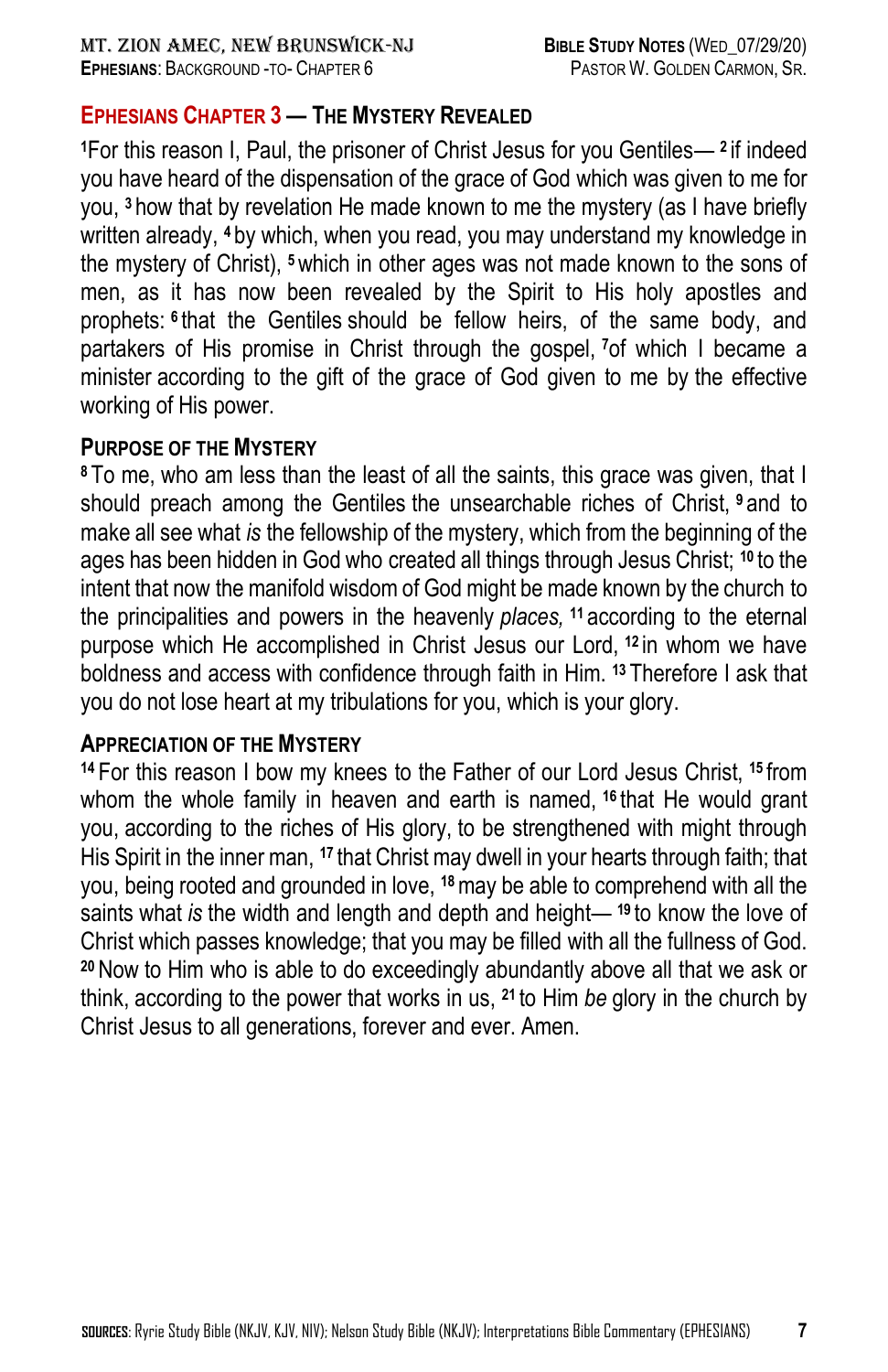# **EPHESIANS CHAPTER 3 — QUIZ** (circle all that are correct)

**Q1** What is the "*Mystery of Christ*"? (vv5-6,9) **a**) that all Israelites were to be fellow Roman citizens with the Gentiles; **b**) that all Gentiles were to be fellow covenant heirs with the Israelites; **c**) both; **d**) neither.

**Q2** What are the divine blessings of the "*Mystery of Christ*"? (vv6-8) **a**) God's unconditional promise and benefits of eternal life in Christ; **b**) God's conditional promise and benefits of salvation through Christian works; **c**) both; **d**) neither.

**Q3** Who was commissioned to reveal the "*Mystery of Christ*"? (vv1-5,7,9-11) **a**) angels sent by God-the Father to share with people in past ages; **b**) prophets and apostles anointed by God-the Holy Spirit to share with people in current ages; **c**) the church sent by God-the Son to proclaim to principalities and powers in heavenly places this manifold wisdom of God for all humanity; **d**) neither.

**Q4** After whom is God's entire family, in heaven and earth, named? (vv11-15) **a**) Jacob or Israelites (Jews); **b**) Paul or Gentiles; **c**) Christ or Christians; **d**) neither.

**Q5** Where does God-the Holy Spirit strengthen and empower God's people? (vv16) **a**) the inner person (or our soul/spirit) based on the richness of God's glory; **b**) the outer person (or our body/physique) based on the resurrection of Christ's body; **c**) both; **d**) neither.

**Q6** What produces within our soul/spirit a growing measure of divine love and comprehension of God's unlimited dimensions (i.e., width and length, depth and height)? (vv17-19) **a**) Our own philosophy dwelling within our mind through faith in ourselves; **b**) Christ dwelling within our soul/spirit (heart) through faith in God's covenant promises; **c**) both; **d**) neither.

**Q7** What is God able to do for His people, at any time for any issue we will ever face? (vv20-21) **a**) exceedingly beyond all we can ask; **b**) abundantly beyond all that we can think; **c**) release His omnipotence based on the inner strength of our faith in his covenant promises; **d**) neither.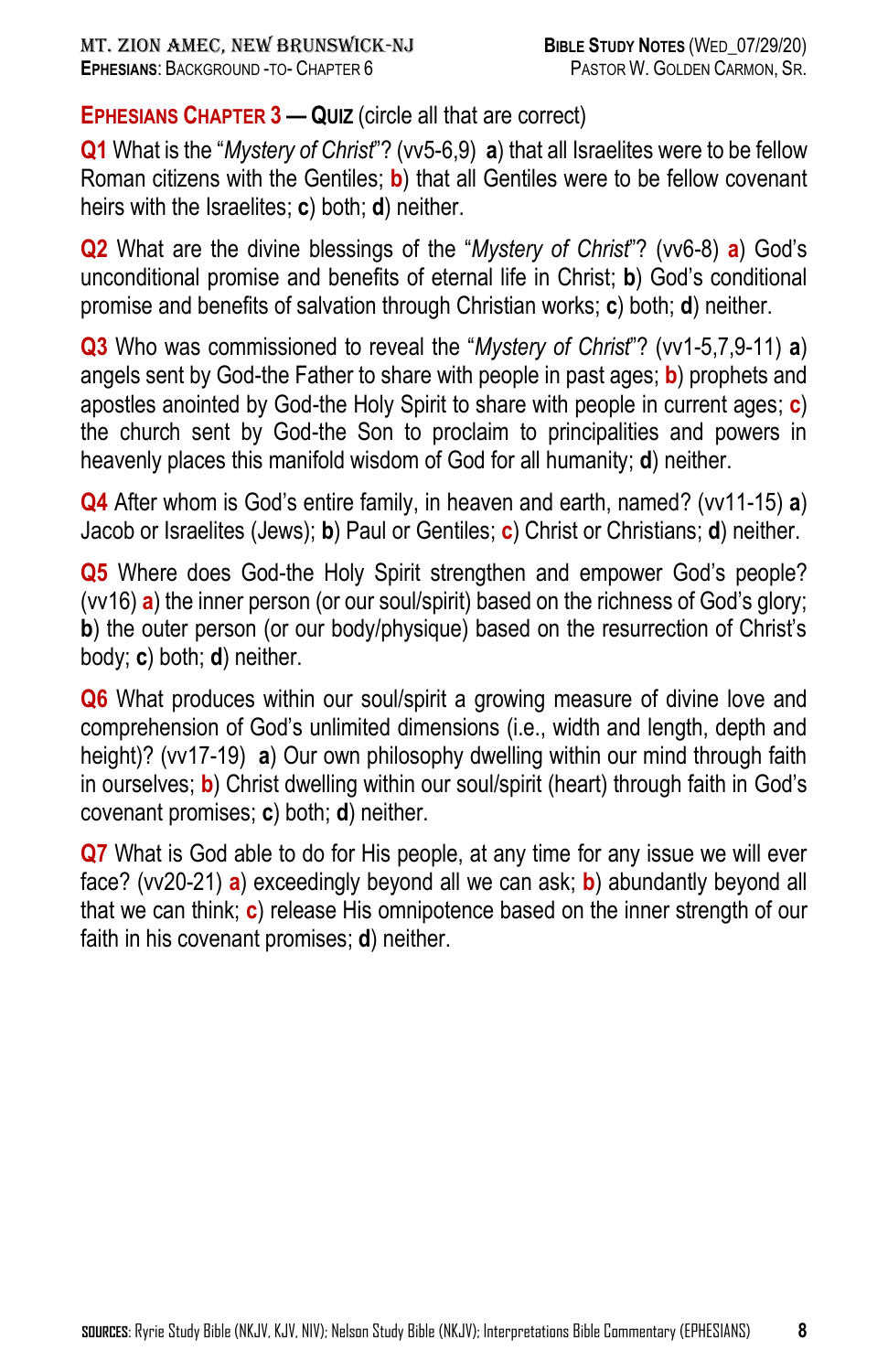## **EPHESIANS CHAPTER 4 — WALK IN UNITY**

**1** I, therefore, the prisoner of the Lord, beseech you to walk worthy of the calling with which you were called, **<sup>2</sup>** with all lowliness and gentleness, with longsuffering, bearing with one another in love, **<sup>3</sup>** endeavoring to keep the unity of the Spirit in the bond of peace. **<sup>4</sup>** *There is* one body and one Spirit, just as you were called in one hope of your calling; **<sup>5</sup>** one Lord, one faith, one baptism; **<sup>6</sup>** one God and Father of all, who *is* above all, and through all, and in you all.

### **SPIRITUAL GIFTS**

**<sup>7</sup>** But to each one of us grace was given according to the measure of Christ's gift. **<sup>8</sup>** Therefore He says: "When He ascended on high, He led captivity captive, And gave gifts to men." **<sup>9</sup>** (Now this, "He ascended"—what does it mean but that He also first descended into the lower parts of the earth? **<sup>10</sup>** He who descended is also the One who ascended far above all the heavens, that He might fill all things). **<sup>11</sup>** And He Himself gave some *to be* apostles, some prophets, some evangelists, and some pastors and teachers, **<sup>12</sup>** for the equipping of the saints for the work of ministry, for the [\[e\]](https://www.biblegateway.com/passage/?search=Ephesians+4&version=NKJV#fen-NKJV-29285e)edifying of the body of Christ, **<sup>13</sup>** till we all come to the unity of the faith and of the knowledge of the Son of God, to a perfect man, to the measure of the stature of the fullness of Christ; **<sup>14</sup>** that we should no longer be children, tossed to and fro and carried about with every wind of doctrine, by the trickery of men, in the cunning craftiness of deceitful plotting, **<sup>15</sup>** but, speaking the truth in love, may grow up in all things into Him who is the head— Christ— **<sup>16</sup>** from whom the whole body, joined and knit together by what every joint supplies, according to the effective working by which every part does its share, causes growth of the body for the edifying of itself in love.

#### **THE NEW MAN**

**<sup>17</sup>** This I say, therefore, and testify in the Lord, that you should no longer walk as the rest of the Gentiles walk, in the futility of their mind, **<sup>18</sup>** having their understanding darkened, being alienated from the life of God, because of the ignorance that is in them, because of the blindness of their heart; **<sup>19</sup>** who, being past feeling, have given themselves over to lewdness, to work all uncleanness with greediness. **<sup>20</sup>** But you have not so learned Christ, **<sup>21</sup>** if indeed you have heard Him and have been taught by Him, as the truth is in Jesus: **<sup>22</sup>** that you put off, concerning your former conduct, the old man which grows corrupt according to the deceitful lusts, **<sup>23</sup>** and be renewed in the spirit of your mind, **<sup>24</sup>** and that you put on the new man which was created according to God, in truth and holiness.

### **DO NOT GRIEVE THE SPIRIT**

**<sup>25</sup>** Therefore, putting away lying, "*Let* each one *of you* speak truth with his neighbor," for we are members of one another. **<sup>26</sup>** "Be angry, and do not sin": do not let the sun go down on your wrath, **<sup>27</sup>** nor give place to the devil. **<sup>28</sup>** Let him who stole steal no longer, but rather let him labor, working with *his* hands what is good, that he may have something to give him who has need. **<sup>29</sup>** Let no corrupt word proceed out of your mouth, but what is good for necessary edification, that it may impart grace to the hearers. **<sup>30</sup>** And do not grieve the Holy Spirit of God, by whom you were sealed for the day of redemption. **<sup>31</sup>** Let all bitterness, wrath, anger, clamor, and evil speaking be put away from you, with all malice. **<sup>32</sup>** And be kind to one another, tender, forgiving one another, even as God in Christ forgave you.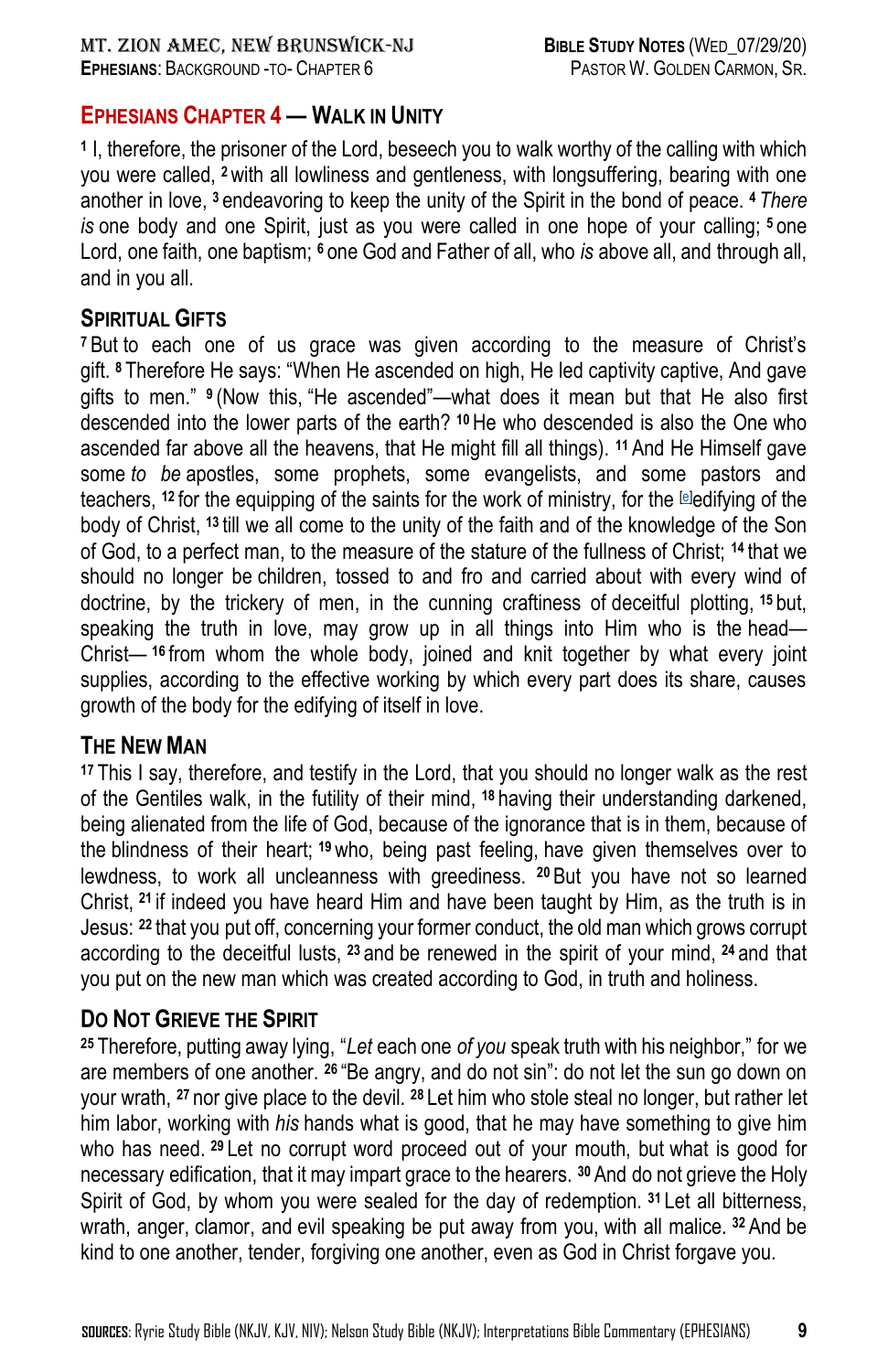## **EPHESIANS CHAPTER 4 — QUIZ** (circle all that are correct)

**Q1** What does the Apostle Paul mean when he says that he is a "*prisoner of the Lord*?" (vv1-2) **a**) He is no longer a prisoner of the old Lord of those who are disobedient to God; **b**) He was saved by the new Lord of those who choose to be obedient to God; **c**) He was redeemed and delivered by the new Lord to whom he owes his allegiance and service; **d**) neither.

**Q2** What personal attitudes and behaviors does Christ require of those who claim to be Christians and his servants (i.e., the Church or the body of Christ)? (vv3-6) **a**) to find ways to constantly criticize each other because this helps the Church grow and become stronger; **b**) to cultivate humble, gentle, patient souls/spirits that foster divine love and helps the Church grow and become stronger; **c**) to avoid agreement, unity, and peace because this helps the Church grow and have strong individualist; **d**) neither.

**Q3** What divine key spiritual gifts did Christ deposit into His team of disciples (the Church or the body of Christ)? (vv7-11) **a**) politicians, televangelist, athletes, singers, liars; **b**) apostles, prophets, evangelists, pastors, teachers **c**) Europeans, Asians, Africans, Indians, Slavs; **d**) neither.

**Q4** What is Christ's purpose for depositing these Gifts? (vv12-16) **a**) to equip the saints and edify the body to do ministry; **b**) to foster spiritual unity and faith/knowledge in Christ; **c**) to foster growth from weak naive children into anointed loving Christians; **d**) neither.

**Q5** What are the behavioral issues with the old nature of those who reject God's divine covenant (salvation) through Christ (i.e., Gentiles)? (vv17-19) **a**) futile minds and no wisdom about God's ways; **b**) blind hearts and unclean thoughts about life and others; **c**) corrupt feelings and deceitfulness towards others; **d**) neither.

**Q6** What are the behavioral blessings of the new nature of those who accept God's divine covenant through Christ (i.e., Gentiles)? (vv20-32) **a**) a renewed heart and mind who know the truth about Christ; **b**) retained sinful and angry ways since God hasn't forgiven them; **c**) releases kind words and forgiving attitudes towards others since God has forgiven them; **d**) neither.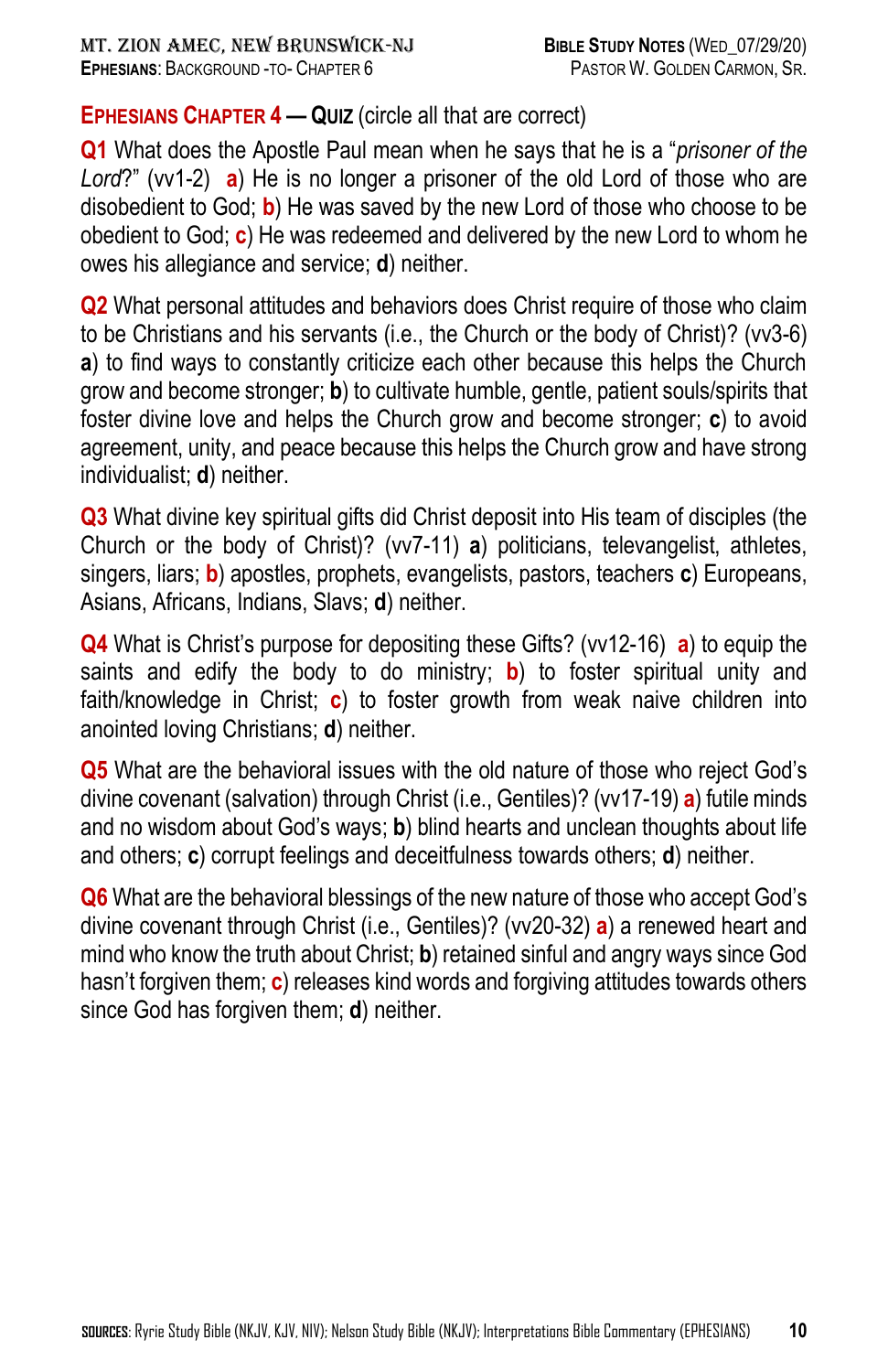### **EPHESIANS CHAPTER 5 — WALK IN LOVE**

**<sup>5</sup>** Therefore be imitators of God as dear children. **<sup>2</sup>** And walk in love, as Christ also has loved us and given Himself for us, an offering and a sacrifice to God for a sweetsmelling aroma. **<sup>3</sup>** But fornication and all uncleanness or covetousness, let it not even be named among you, as is fitting for saints; **<sup>4</sup>** neither filthiness, nor foolish talking, nor coarse jesting, which are not fitting, but rather giving of thanks. **<sup>5</sup>** For this you know, that no fornicator, unclean person, nor covetous man, who is an idolater, has any inheritance in the kingdom of Christ and God. **<sup>6</sup>** Let no one deceive you with empty words, for because of these things the wrath of God comes upon the sons of disobedience. **<sup>7</sup>** Therefore do not be partakers with them.

#### **WALK IN LIGHT**

**<sup>8</sup>** For you were once darkness, but now *you are* light in the Lord. Walk as children of light **<sup>9</sup>** (for the fruit of the Spirit *is* in all goodness, righteousness, and truth), **<sup>10</sup>** finding out what is acceptable to the Lord. **<sup>11</sup>** And have no fellowship with the unfruitful works of darkness, but rather expose *them.* **<sup>12</sup>** For it is shameful even to speak of those things which are done by them in secret. **<sup>13</sup>** But all things that are exposed are made manifest by the light, for whatever makes manifest is light. **<sup>14</sup>** Therefore He says: "Awake, you who sleep, Arise from the dead, And Christ will give you light."

#### **WALK IN WISDOM**

**<sup>15</sup>** See then that you walk circumspectly, not as fools but as wise, **<sup>16</sup>** redeeming the time, because the days are evil. **<sup>17</sup>** Therefore do not be unwise, but understand what the will of the Lord *is.* **<sup>18</sup>** And do not be drunk with wine, in which is dissipation; but be filled with the Spirit, **<sup>19</sup>** speaking to one another in psalms and hymns and spiritual songs, singing and making melody in your heart to the Lord, **<sup>20</sup>** giving thanks always for all things to God the Father in the name of our Lord Jesus Christ, **<sup>21</sup>** submitting to one another in the fear of God.

### **MARRIAGE—CHRIST AND THE CHURCH**

**<sup>22</sup>** Wives, submit to your own husbands, as to the Lord. **<sup>23</sup>** For the husband is head of the wife, as also Christ is head of the church; and He is the Savior of the body. **<sup>24</sup>** Therefore, just as the church is subject to Christ, so *let* the wives *be* to their own husbands in everything. **25**Husbands, love your wives, just as Christ also loved the church and gave Himself for her, **<sup>26</sup>** that He might sanctify and cleanse her with the washing of water by the word, **<sup>27</sup>** that He might present her to Himself a glorious church, not having spot or wrinkle or any such thing, but that she should be holy and without blemish. **<sup>28</sup>** So husbands ought to love their own wives as their own bodies; he who loves his wife loves himself. **<sup>29</sup>** For no one ever hated his own flesh, but nourishes and cherishes it, just as the Lord *does* the church. **<sup>30</sup>** For we are members of His body, of His flesh and of His bones. **<sup>31</sup>** "For this reason a man shall leave his father and mother and be joined to his wife, and the two shall become one flesh." **<sup>32</sup>** This is a great mystery, but I speak concerning Christ and the church. **<sup>33</sup>** Nevertheless let each one of you in particular so love his own wife as himself, and let the wife *see* that she respects *her* husband.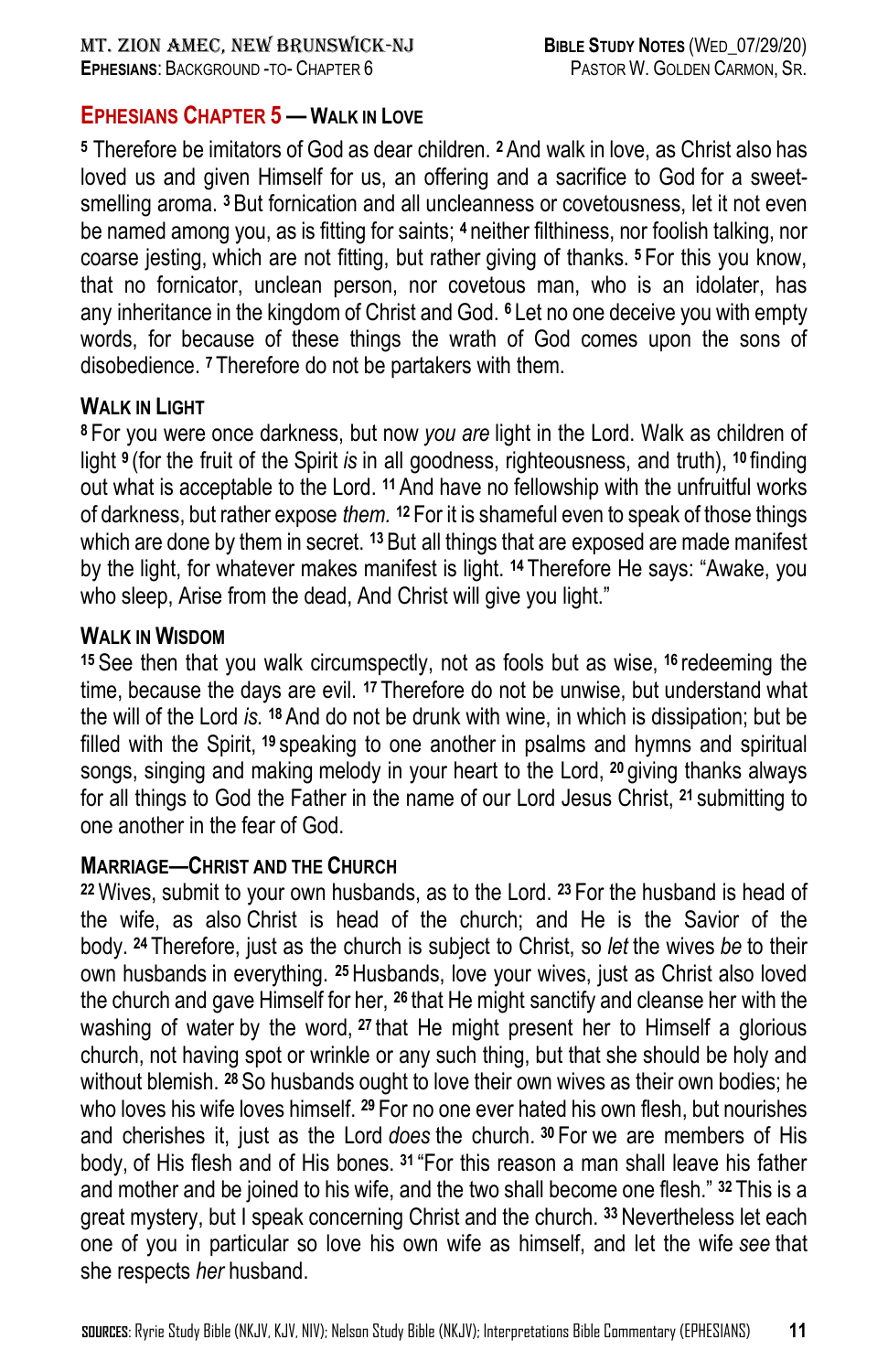**EPHESIANS CHAPTER 5 — QUIZ** (circle all that are correct)

**Q1** In life, whom should we (all people) seek to follow? (v1) **a**) Bishops and Pastors; **b**) God and Christ; **c**) Presidents and Politicians; **d**) neither.

**Q2** Why should Christ-like love, with child-like innocence, be the behavior we (all people) seek to model? (v2); *Because*… **a**) Christ loves and cares for us; **b**) Christ suffered and died for us; **c**) Christ sacrificially shed his blood as an offering to God for us; **d**) neither.

**Q3** What should our daily behavior before God look like to other people? (vv3-4) **a**) covetousness and crude joking; **b**) filthiness and foolish talking; **c**) fornication and unclean thinking; **d**) neither.

**Q4** How can we identify the *Children of Disobedience* (or *CoD*)? (vv5-7); *Those who are*… **a**) worshipers and givers of thanks to God; **b**) worshipers of idols and covetous; **c**) worshipers of uncleanness and whoremongers; **d**) neither.

**Q5** What is God's reward for the *Children of Disobedience* (or *CoD*)? (vv5, 8-9); *They are entitled too*… **a**) Christ's divine inheritance; **b**) Christ's spiritual light; **c**) Christ's divine spiritual; **d**) neither.

**Q6** Why should the *Children of Light* (or *CoL*) avoid fellowship with the *Children of Darkness* (or CoD)? (vv7-13); *Because their works and actions are*… **a**) unfaithful and unfruitful; **b**) shameful and secretly done; **c**) good and righteous; **d**) neither.

**Q7** Why should the *Children of Light* (or *CoL*) seek God's wisdom? (vv14-17); *Because it helps them*… **a**) avoid foolish decisions and behavior; **b**) value their life and time; **c**) understand and embrace God's will for their life; **d**) neither.

**Q8** How can the *Children of Light* (or *CoL*) get drunk on the Holy Spirit? (vv18-21); *By cultivating their*… **a**) **mouth**—reciting psalms, hymns and God's word; **b**) **heart**—singing spiritual songs and humming melodies; **c**) **mind**—remembering always to give God thanks; **d**) **attitude**—submitting to *CoD* and fearing politicians.

**Q9** What does "*submission*" mean for Christians? (v22); *It means that God expects*… **a**) dark-skinned people to worship light-skinned people; **b**) poor people to worship rich people; **c**) women to worship men; **d**) neither.

**Q10** What does God expect of Christian husbands? (vv25-31) **a**) to love their wives as their own bodies and as Christ loves the Church; **b**) to sacrifice themselves as Christ did for the Church; **c**) to separate themselves from parents and join with their wives as one flesh; **d**) neither.

**Q11** What does God expect of Christian wives? (v22-23, 32-33) **a**) to honor and respect them; **b**) to submit and follow their lead; **c**) to criticize and chastise them to keep them in line; **d**) neither.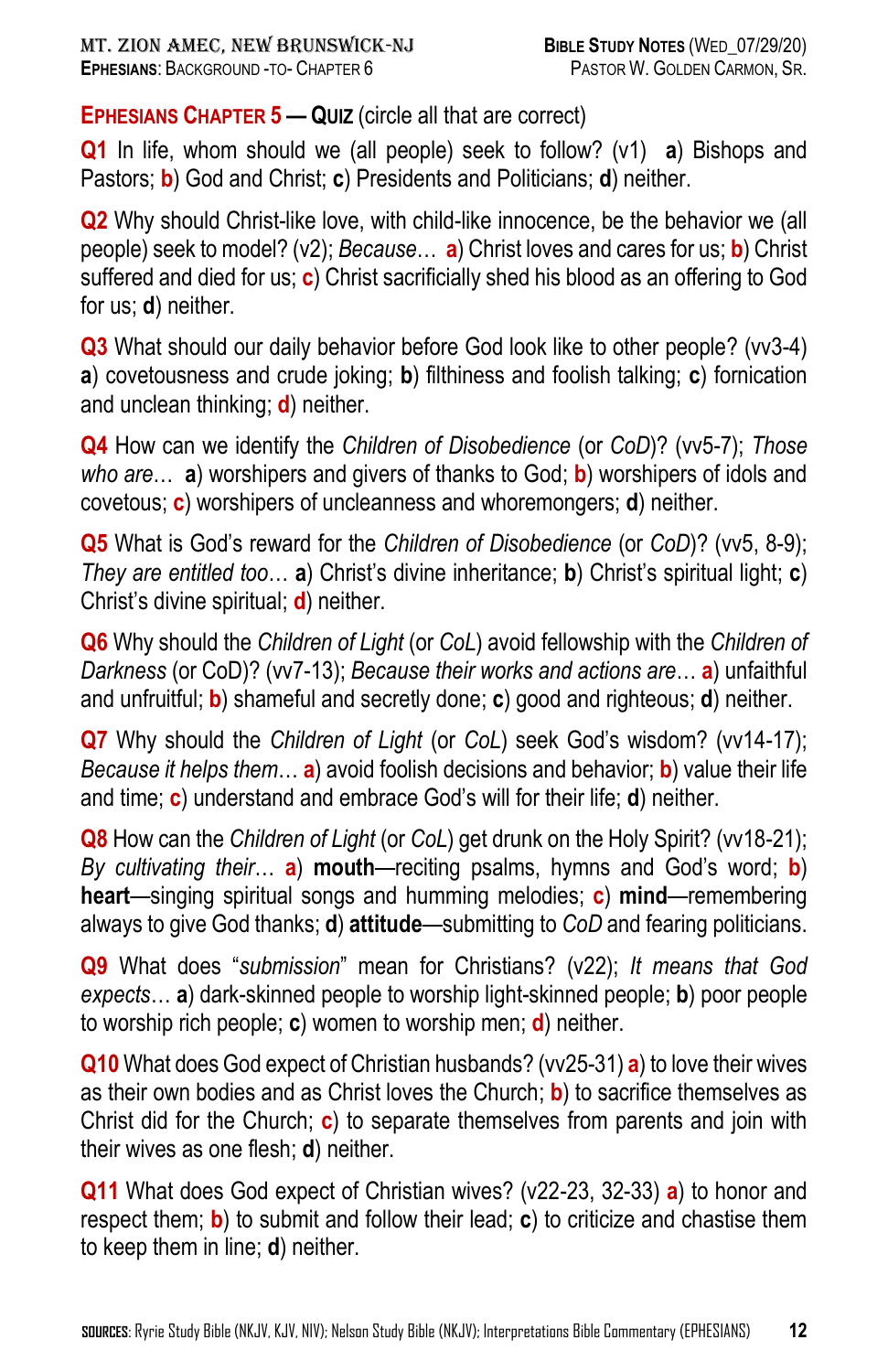## **EPHESIANS CHAPTER 6 — CHILDREN AND PARENTS**

**<sup>1</sup>**Children, obey your parents in the Lord, for this is right. **<sup>2</sup>** "Honor your father and mother," which is the first commandment with promise: **<sup>3</sup>** "that it may be well with you and you may live long on the earth." **4**And you, fathers, do not provoke your children to wrath, but bring them up in the training and admonition of the Lord.

#### **BONDSERVANTS AND MASTERS**

**<sup>5</sup>**Bondservants, be obedient to those who are your masters according to the flesh, with fear and trembling, in sincerity of heart, as to Christ; **<sup>6</sup>** not with eyeservice, as men-pleasers, but as bondservants of Christ, doing the will of God from the heart, **<sup>7</sup>**with goodwill doing service, as to the Lord, and not to men, **<sup>8</sup>** knowing that whatever good anyone does, he will receive the same from the Lord, whether *he is* a slave or free. **9**And you, masters, do the same things to them, giving up threatening, knowing that [\[a\]](https://www.biblegateway.com/passage/?search=Ephesians+6&version=NKJV#fen-NKJV-29347a)your own Master also is in heaven, and there is no partiality with Him.

### **THE WHOLE ARMOR OF GOD**

**<sup>10</sup>** Finally, my brethren, be strong in the Lord and in the power of His might. **<sup>11</sup>**Put on the whole armor of God, that you may be able to stand against the Dwiles of the devil. **<sup>12</sup>** For we do not wrestle against flesh and blood, but against principalities, against powers, against the rulers of <sup>ci</sup>the darkness of this age, against spiritual *hosts* of wickedness in the heavenly *places.* **<sup>13</sup>** Therefore take up the whole armor of God, that you may be able to withstand in the evil day, and having done all, to stand. **14**Stand therefore, having girded your waist with truth, having put on the breastplate of righteousness, **<sup>15</sup>** and having shod your feet with the preparation of the gospel of peace; **<sup>16</sup>** above all, taking the shield of faith with which you will be able to quench all the fiery darts of the wicked one. **<sup>17</sup>**And take the helmet of salvation, and the sword of the Spirit, which is the word of God; **<sup>18</sup>** praying always with all prayer and supplication in the Spirit, being watchful to this end with all perseverance and supplication for all the saints— **<sup>19</sup>** and for me, that utterance may be given to me, that I may open my mouth boldly to make known the mystery of the gospel, **<sup>20</sup>** for which I am an ambassador in chains; that in it I may speak boldly, as I ought to speak.

## **A GRACIOUS GREETING**

**<sup>21</sup>** But that you also may know my affairs *and* how I am doing, Tychicus, a beloved brother and faithful minister in the Lord, will make all things known to you; **<sup>22</sup>**whom I have sent to you for this very purpose, that you may know our affairs, and *that* he may comfort your hearts. **23**Peace to the brethren, and love with faith, from God the Father and the Lord Jesus Christ. **<sup>24</sup>**Grace *be* with all those who love our Lord Jesus Christ in sincerity. Amen.